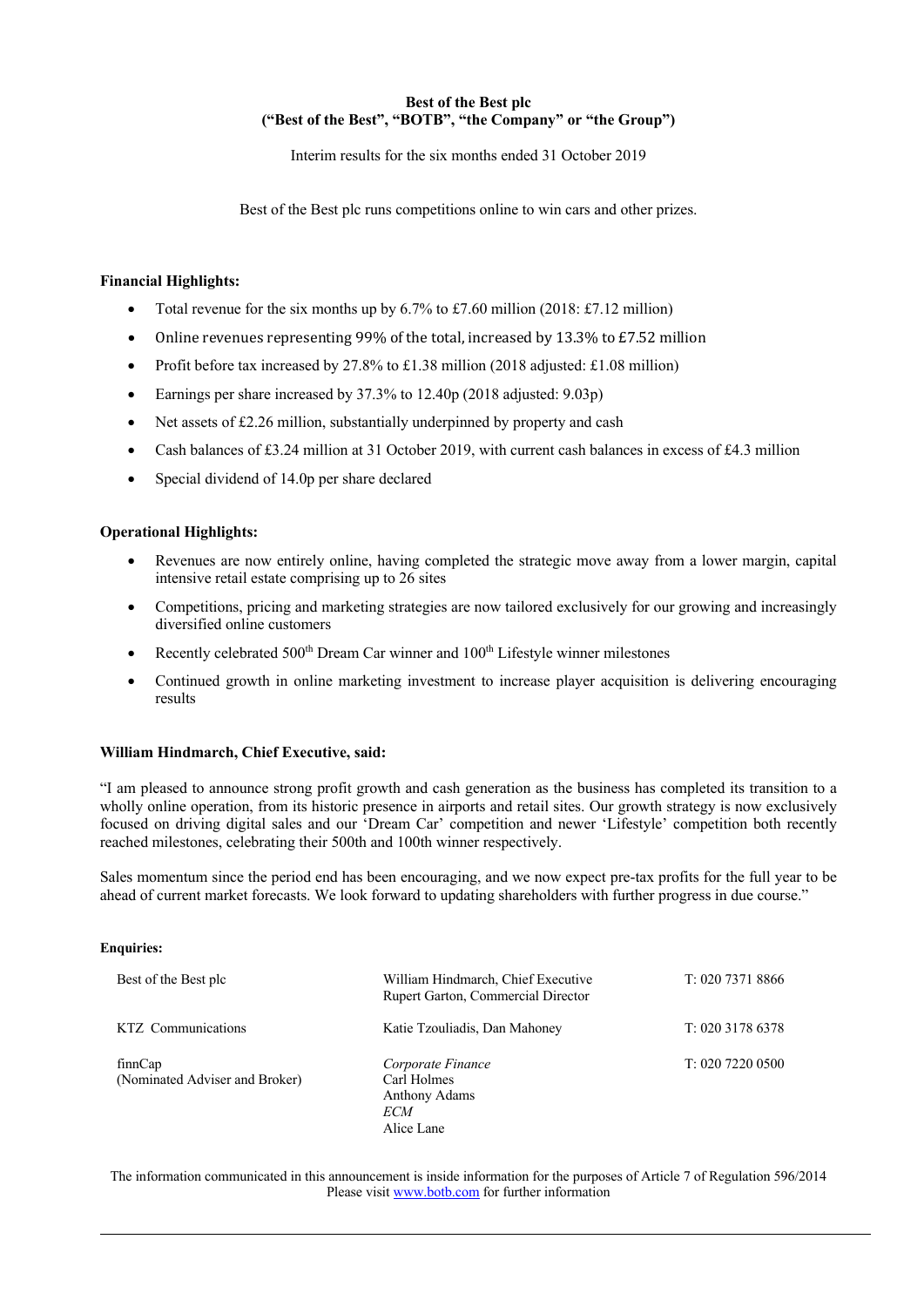#### **Chief Executive's Statement**

Over the past few years the Company has actively reduced the estate of physical sites upon which it was established nearly 20 years ago. Having traded from twenty-six airport and shopping centre locations over the past decade, the business has completed its evolution and now operates entirely online. The financial results for the first half reflect the benefits of this transition with both increased operating margins and much improved capital efficiency. I am pleased with the smooth and measured way in which this transition has been executed, with no loss of overall revenue or unwelcome exceptional costs.

With the transition completed, the Company has a very effective platform from which it can continue to leverage its proprietary systems, software and the database it has built, whilst continuing to grow its investment in new customer acquisition, and to improve the products and experience it offers existing players.

#### **Interim Results**

Revenue for the six months ended 31 October 2019 increased by 6.7% to £7.60 million (2018: £7.12 million). Online revenues represented 99% of this total at £7.52 million and increased by 13.3% over the period. Profit before tax rose by 27.8% to £1.38 million (2018 adjusted: £1.08 million) with earnings per share increasing by 37.3% to 12.40p (2018 adjusted: 9.03p).

A total of £1.36 million of cash flow was generated from operations during the period. Net assets at 31 October 2019 stood at £2.26 million underpinned by cash balances at the period end of £3.24 million and our 967-year leasehold office properties in London, valued at £0.95 million. Current cash balances stand in excess of £4.3 million.

### **CRM and Strategy**

Both our 'Dream Car' and 'Lifestyle' competitions delivered encouraging results during the period and we have also recently marked the exciting milestones of celebrating both our 500<sup>th</sup> Dream Car and our 100<sup>th</sup> Lifestyle winners.

BOTB's principal competition is the weekly Dream Car, which continued to perform well. It has benefited from the improvements made to the overall user experience, including price points, choice of cars and the 'Spot the Ball' mechanic, which has helped to drive both revenues and customer engagement.

The Lifestyle Competition, which features luxury watches, motorbikes, holidays, other gadgets/technology and cash prizes, has also performed in line with expectations. While there is a meaningful overlap with players of our Dream Car competitions, the range of prizes in the Lifestyle competition, with entry prices starting at just 15p, has significantly broadened our addressable market.

The weekly 'In The Headlights' edits, our YouTube and other social channels and our 'Supercharged' Loyalty Club continue to provide additional benefits and valuable engagement with regular players.

With over 75% of new visits and 50% of revenue now coming via mobile devices, there has been a deliberate strategy to keep the core offering simple and focused to maximise conversion. This approach is yielding results and BOTB has built a substantial and valuable database of players, which not only supports its existing competitions, but also offers interesting opportunities for new products and partnerships.

#### **New player acquisition**

We have continued to invest strongly to attract new customers, resulting in a 13.3% rise in online sales compared to the same period last year. This has been achieved through a wide range of digital marketing channels, as well as TV, Radio, Print and PR with new creative content that has delivered increasingly efficient customer acquisition metrics.

Social media continues to be a core marketing channel, driving both customer acquisition and brand awareness. We now have a Facebook following of over 260,000 alongside 99,000 Instagram users. An increasing proportion of our marketing budget is directed at Social Influencers who introduce, educate and promote BOTB on their various YouTube channels. This activity is complemented by promotional campaigns executed on traditional media to maximise the Company's exposure to a wide range of ages and demographics, including our 'traditional' airport customer. Investment in print and public relations has secured frequent coverage of weekly winners and is working well to positively promote the brand.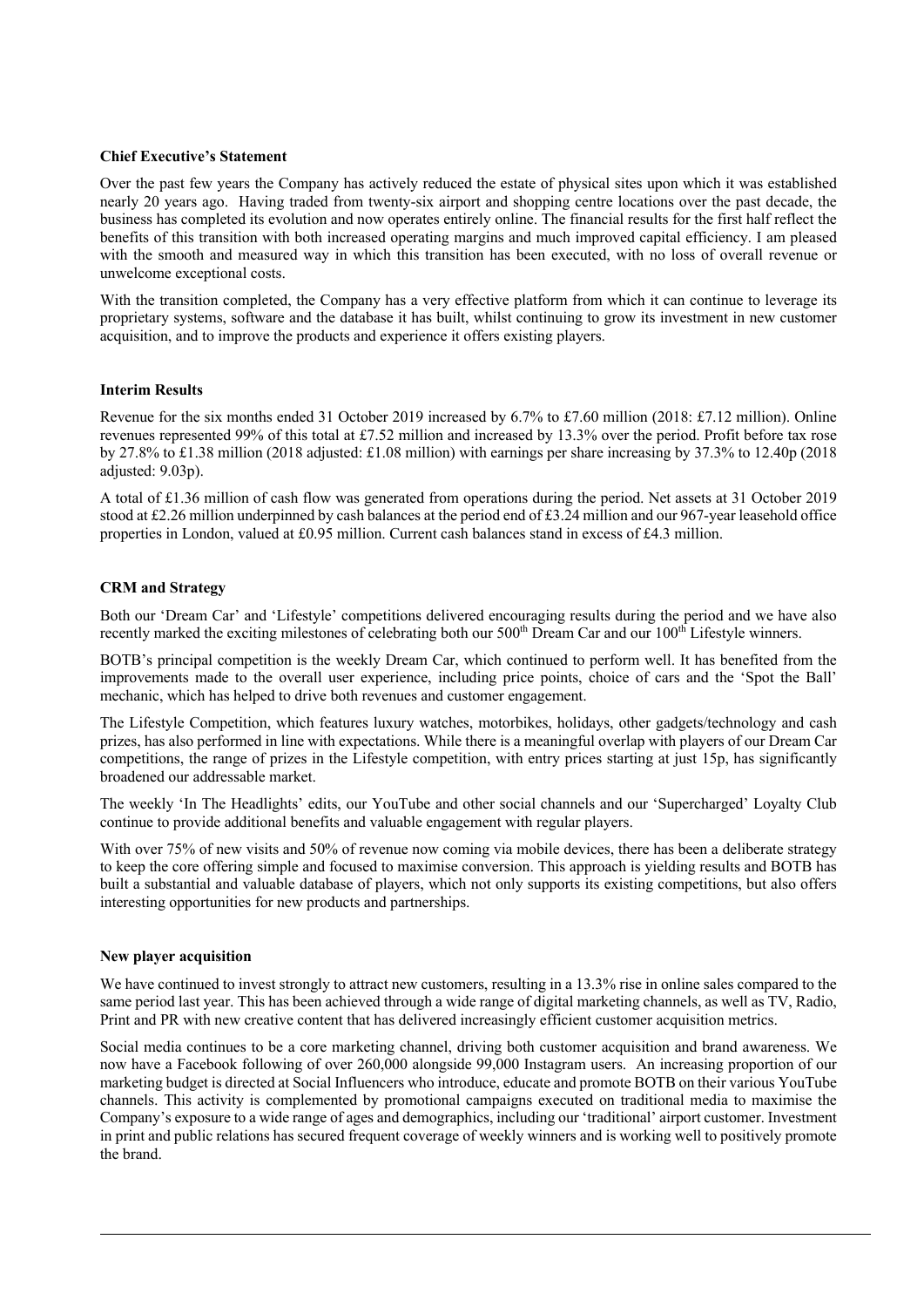All marketing investment is calibrated on the cost per acquisition of a new customer, versus their predicted lifetime value. This metric, which is tracked and analysed in considerable detail across the various channels, is the primary determinant for where and how we continue to grow our marketing budget in the year ahead.

### **IT development**

The vast majority of our website visits and over half of our revenue are now from mobile devices. As a result, our business, like many others, is becoming increasingly 'mobile first' in its approach to IT development, and we expect to launch native iOS and Android apps within the next quarter to better capitalise on this shift to mobile devices. We intend to significantly simplify and improve the mobile registration, playing and payment experience, which in turn will assist both conversion and frequency of play.

We have also materially invested in the user experience on our mobile optimised website, for customers who are new, infrequent or who do not wish to use the app. This has included making improvements to the registration, entry, checkout and loyalty areas where we seek, where possible, to mimic the apps, whilst maintaining the full functionality of the desktop site.

## **Dividends**

As previously announced, a dividend of 2.0p per ordinary share was paid to shareholders on 27 September 2019. As the Company continues to be profitable, cash generative and benefits from a robust balance sheet, the Board is also pleased to declare the return of approximately £1.31 million to shareholders by way of a special dividend (the "Special Dividend") of 14.0p per ordinary share.

The Special Dividend will be paid on 21 February 2020 to shareholders on the register at the close of business on 7 February 2020. The ex-dividend date is 6 February 2020. Following the payment of the Special Dividend the Company will retain working capital cash balances in excess of £3.0 million, which the Directors consider to be sufficient working capital to fund the Company's activities over the next 12 month period.

### **Outlook**

The first half of the year has delivered encouraging sales and profits growth, and importantly, we also completed the transition to an online-only business. This momentum has continued since the period end and, as a result, the Board now expects full year pre-tax profits to exceed current market expectations.

With the Group well-positioned for the remainder of the financial year and beyond, we expect to increase our marketing investment to support further revenue and profit growth. I look forward to updating shareholders with further progress in due course.

William Hindmarch Chief Executive

30 January 2020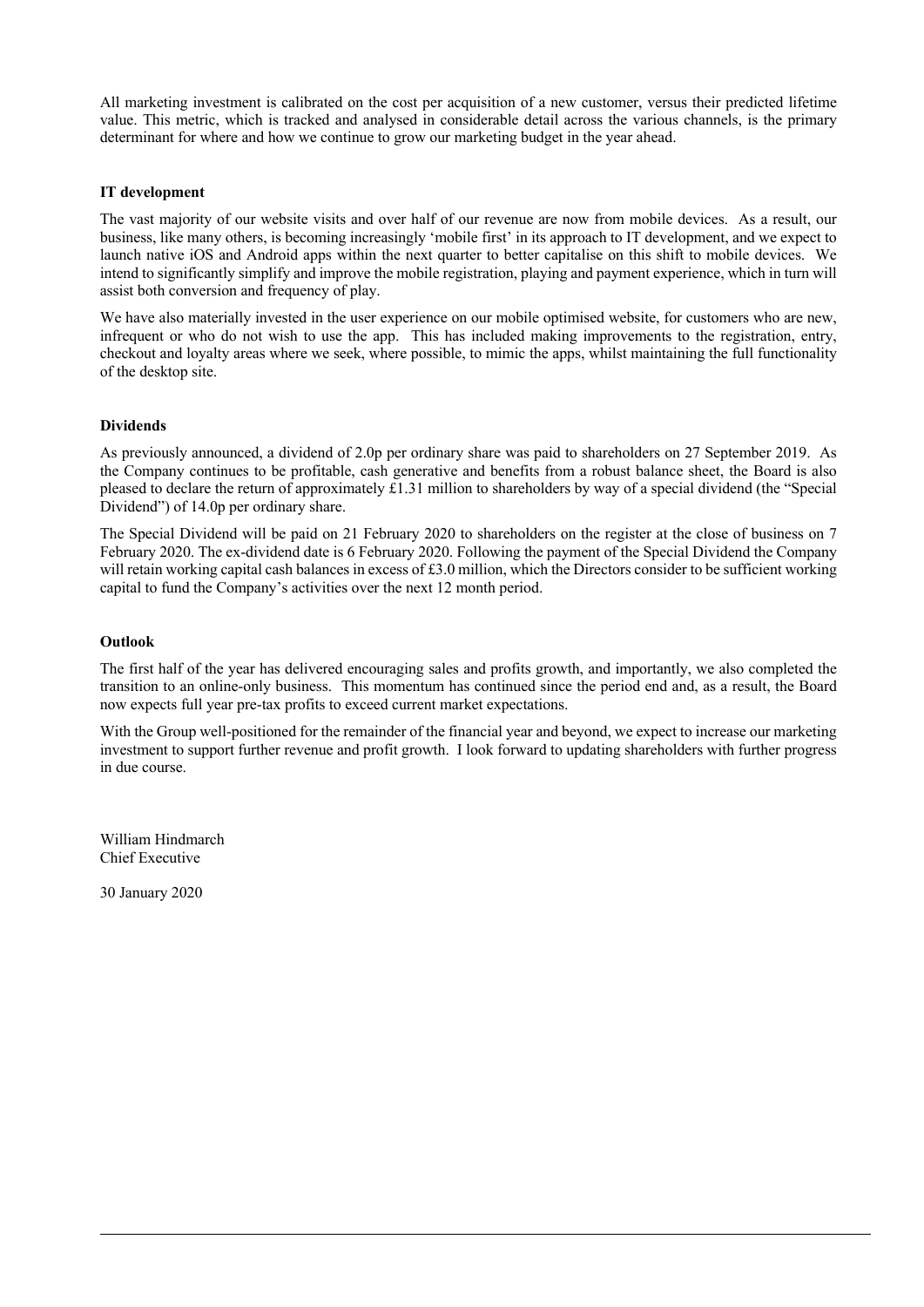# **Unaudited Consolidated Income Statement For the Six Months Ended 31 October 2019**

|                                                                                                                                         | <b>Notes</b>   | <b>Six Months</b><br><b>Ended</b><br>31/10/19<br><b>Unaudited</b><br>£'000 | <b>Six Months</b><br><b>Ended</b><br>31/10/18<br><b>Unaudited</b><br>£'000 | <b>Year Ended</b><br>30/04/19<br><b>Audited</b><br>£'000 |
|-----------------------------------------------------------------------------------------------------------------------------------------|----------------|----------------------------------------------------------------------------|----------------------------------------------------------------------------|----------------------------------------------------------|
| Revenue                                                                                                                                 | $\overline{2}$ | 7,604                                                                      | 7,123                                                                      | 14,807                                                   |
| Cost of sales                                                                                                                           |                | (3,033)                                                                    | (3,171)                                                                    | (6, 542)                                                 |
| <b>GROSS PROFIT</b>                                                                                                                     |                | 4,571                                                                      | 3,952                                                                      | 8,265                                                    |
| Administrative expenses                                                                                                                 |                | (3,192)                                                                    | (2,873)                                                                    | (6, 158)                                                 |
| OPERATING PROFIT BEFORE EXCEPTIONAL ITEMS                                                                                               |                | 1,379                                                                      | 1,079                                                                      | 2,107                                                    |
| Exceptional income                                                                                                                      | 3              |                                                                            | 4,495                                                                      | 4,598                                                    |
| Exceptional expense                                                                                                                     | 3              |                                                                            | (1,994)                                                                    | (2,024)                                                  |
| <b>OPERATING PROFIT</b>                                                                                                                 |                | 1,379                                                                      | 3,580                                                                      | 4,681                                                    |
| Finance income                                                                                                                          |                | 4                                                                          | 5                                                                          | 18                                                       |
| PROFIT BEFORE TAX                                                                                                                       |                | 1,383                                                                      | 3,585                                                                      | 4,699                                                    |
| Tax                                                                                                                                     |                | (220)                                                                      | (647)                                                                      | (858)                                                    |
| PROFIT FOR THE PERIOD AND TOTAL<br><b>COMPREHENSIVE INCOME</b>                                                                          |                | 1,163                                                                      | 2,938                                                                      | 3,841                                                    |
| Profit and total comprehensive income attributable to:<br>Owners of the parent                                                          |                | 1,163                                                                      | 2,938                                                                      | 3,841                                                    |
| Profit on earnings per share expressed<br>in pence per share:<br>Basic from continuing operations<br>Diluted from continuing operations | 4              | 12.40<br>12.39                                                             | 29.09<br>29.08                                                             | 38.54<br>38.52                                           |
| Adjusted from continuing operations<br>Adjusted diluted from continuing operations                                                      |                | 12.40<br>12.39                                                             | 9.03<br>9.03                                                               | 17.62<br>17.61                                           |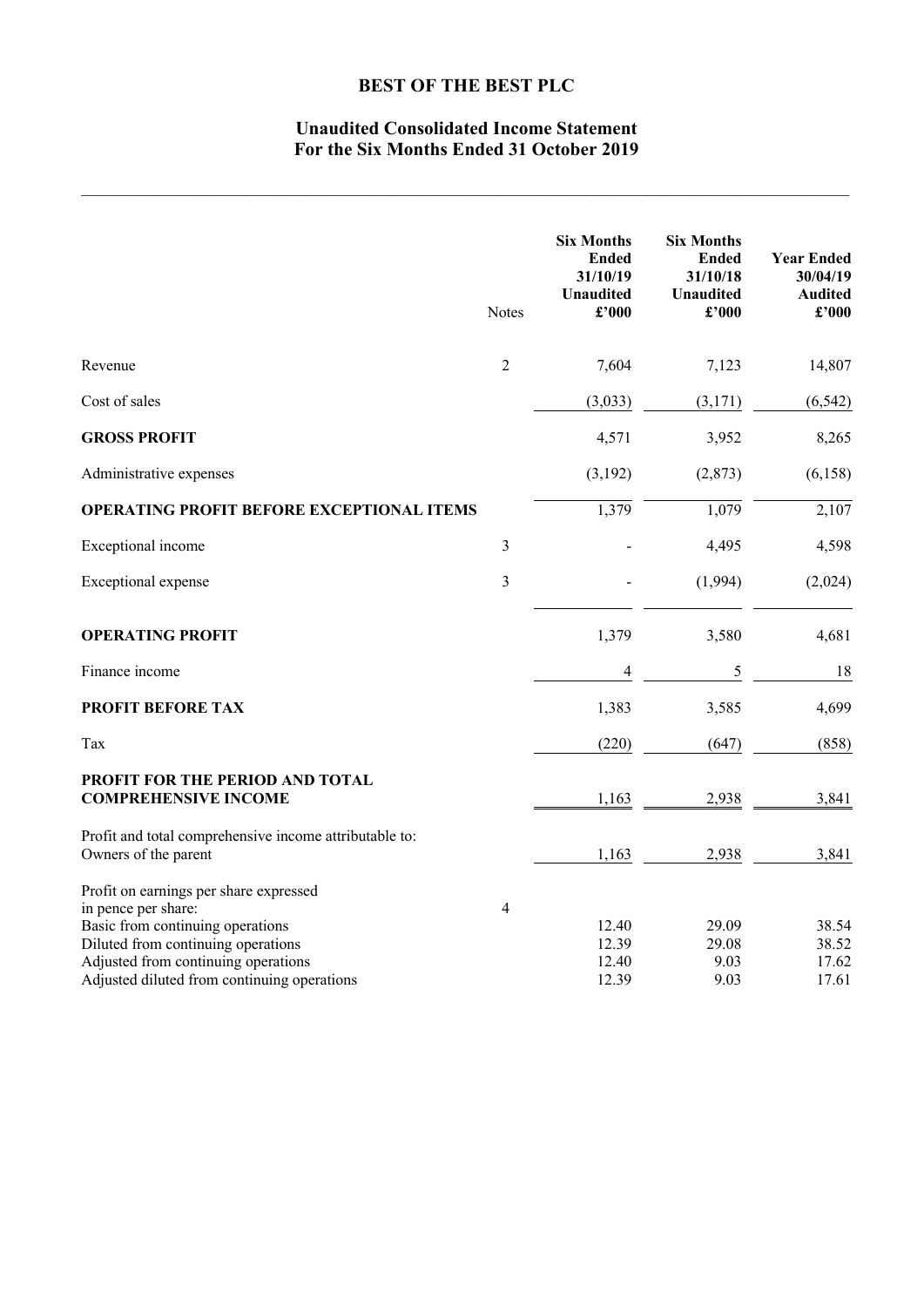# **Unaudited Consolidated Statement of Financial Position As at 31 October 2019**

|                                                                   | <b>Notes</b> | <b>Six Months</b><br><b>Ended</b><br>31/10/19<br><b>Unaudited</b><br>£'000 | <b>Six Months</b><br><b>Ended</b><br>31/10/18<br><b>Unaudited</b><br>£'000 | <b>Year Ended</b><br>30/04/19<br><b>Audited</b><br>£'000 |
|-------------------------------------------------------------------|--------------|----------------------------------------------------------------------------|----------------------------------------------------------------------------|----------------------------------------------------------|
| <b>ASSETS</b><br><b>NON-CURRENT ASSETS</b>                        |              |                                                                            |                                                                            |                                                          |
| Development costs<br>Property, plant and equipment<br>Investments |              | 70<br>1,106<br>$\overline{a}$                                              | 110<br>1,120                                                               | 9<br>1,117                                               |
| Deferred tax                                                      |              | 3                                                                          | 21                                                                         | 13                                                       |
|                                                                   |              | 1,179                                                                      | 1,251                                                                      | 1,139                                                    |
| <b>CURRENT ASSETS</b><br>Trade and other receivables              |              | 111                                                                        | 150                                                                        | 160                                                      |
| Cash and cash equivalents                                         |              | 3,238                                                                      | 6,944                                                                      | 2,545                                                    |
|                                                                   |              | 3,349                                                                      | 7,094                                                                      | 2,705                                                    |
| <b>TOTAL ASSETS</b>                                               |              | 4,528                                                                      | 8,345                                                                      | 3,844                                                    |
| <b>EQUITY</b>                                                     |              |                                                                            |                                                                            |                                                          |
| <b>SHAREHOLDERS' EQUITY</b><br>Called up share capital            |              | 469                                                                        | 505                                                                        | 469                                                      |
| Share premium                                                     |              | 199                                                                        | 199                                                                        | 199                                                      |
| Capital redemption reserve                                        |              | 237                                                                        | 201                                                                        | 237                                                      |
| Foreign exchange reserve                                          |              | 26                                                                         | 26                                                                         | 26                                                       |
| Retained earnings                                                 |              | 1,327                                                                      | 2,947                                                                      | 352                                                      |
| <b>TOTAL EQUITY</b>                                               |              | 2,258                                                                      | 3,878                                                                      | 1,283                                                    |
| <b>LIABILITIES</b>                                                |              |                                                                            |                                                                            |                                                          |
| <b>CURRENT LIABILITES</b>                                         |              |                                                                            |                                                                            |                                                          |
| Trade and other payables                                          |              | 2,061                                                                      | 3,784                                                                      | 1,793                                                    |
| Tax payable<br>Provisions                                         |              | 209                                                                        | 627<br>56                                                                  | 408<br>360                                               |
| <b>TOTAL LIABILITIES</b>                                          |              | 2,270                                                                      | 4,467                                                                      | 2,561                                                    |
| <b>TOTAL EQUITY AND LIABILITIES</b>                               |              | 4,528                                                                      | 8,345                                                                      | 3,844                                                    |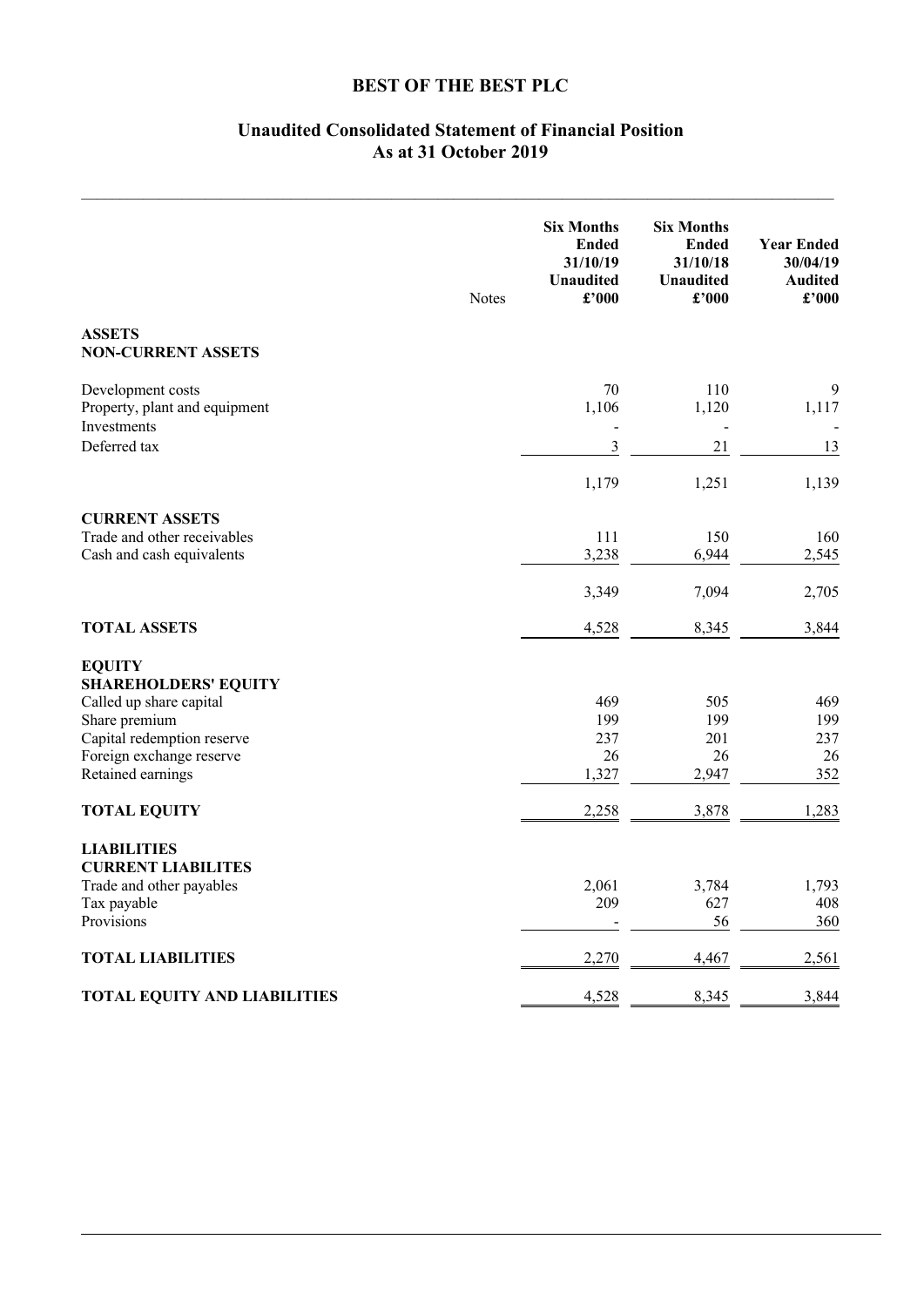# **Unaudited Consolidated Statement of Changes in Equity For the Six Months Ended 31 October 2019**

|                                   | Called up<br>share<br>capital<br>£'000 | <b>Retained</b><br>earnings<br>£'000 | <b>Share</b><br>premium<br>$\pounds$ '000 |
|-----------------------------------|----------------------------------------|--------------------------------------|-------------------------------------------|
| <b>Balance at 1 May 2018</b>      | 505                                    | 615                                  | 199                                       |
| Dividends                         |                                        | (606)                                |                                           |
| Effect of share buy back          | (36)                                   | (3, 498)                             |                                           |
| <b>Transactions with owners</b>   | (36)                                   | (4, 104)                             |                                           |
| Profit for the year               | $\blacksquare$                         | 3,841                                |                                           |
| Total comprehensive income        | $\overline{a}$                         | 3,841                                |                                           |
| <b>Balance at 30 April 2019</b>   | 469                                    | 352                                  | 199                                       |
| Dividends                         | $\overline{\phantom{a}}$               | (188)                                |                                           |
| <b>Transactions with owners</b>   | $\blacksquare$                         | (188)                                |                                           |
| Profit for the period             | $\blacksquare$                         | 1,163                                |                                           |
| <b>Total comprehensive income</b> |                                        | 1,163                                |                                           |
| <b>Balance at 31 October 2019</b> | 469                                    | 1,327                                | 199                                       |
|                                   | Capital                                | Foreign                              |                                           |
|                                   | redemption                             | exchange                             | <b>Total</b>                              |
|                                   | reserve                                | reserves                             | equity                                    |
|                                   | £'000                                  | £'000                                | $\pounds$ '000                            |
| <b>Balance at 1 May 2018</b>      | 201                                    | 26                                   | 1,546                                     |
| Dividends                         | $\blacksquare$                         |                                      | (606)                                     |
| Effect of share buy back          | 36                                     |                                      | (3, 498)                                  |
| <b>Transactions with owners</b>   | $\overline{36}$                        | $\sim$                               | (4, 104)                                  |
| Profit for the year               | $\overline{\phantom{a}}$               | $\blacksquare$                       | 3,841                                     |
| <b>Total comprehensive income</b> | $\mathbf{r}$                           | $\overline{a}$                       | 3,841                                     |
| <b>Balance at 30 April 2019</b>   | 237                                    | 26                                   | 1,283                                     |
| Dividends                         | $\blacksquare$                         |                                      | (188)                                     |
| <b>Transactions with owners</b>   | $\blacksquare$                         | $\frac{1}{2}$                        | (188)                                     |
| Profit for the period             | $\overline{\phantom{a}}$               | $\overline{\phantom{a}}$             | 1,163                                     |
| <b>Total comprehensive income</b> | $\blacksquare$                         |                                      | 1,163                                     |
| <b>Balance at 31 October 2019</b> | 237                                    | 26                                   | 2,258                                     |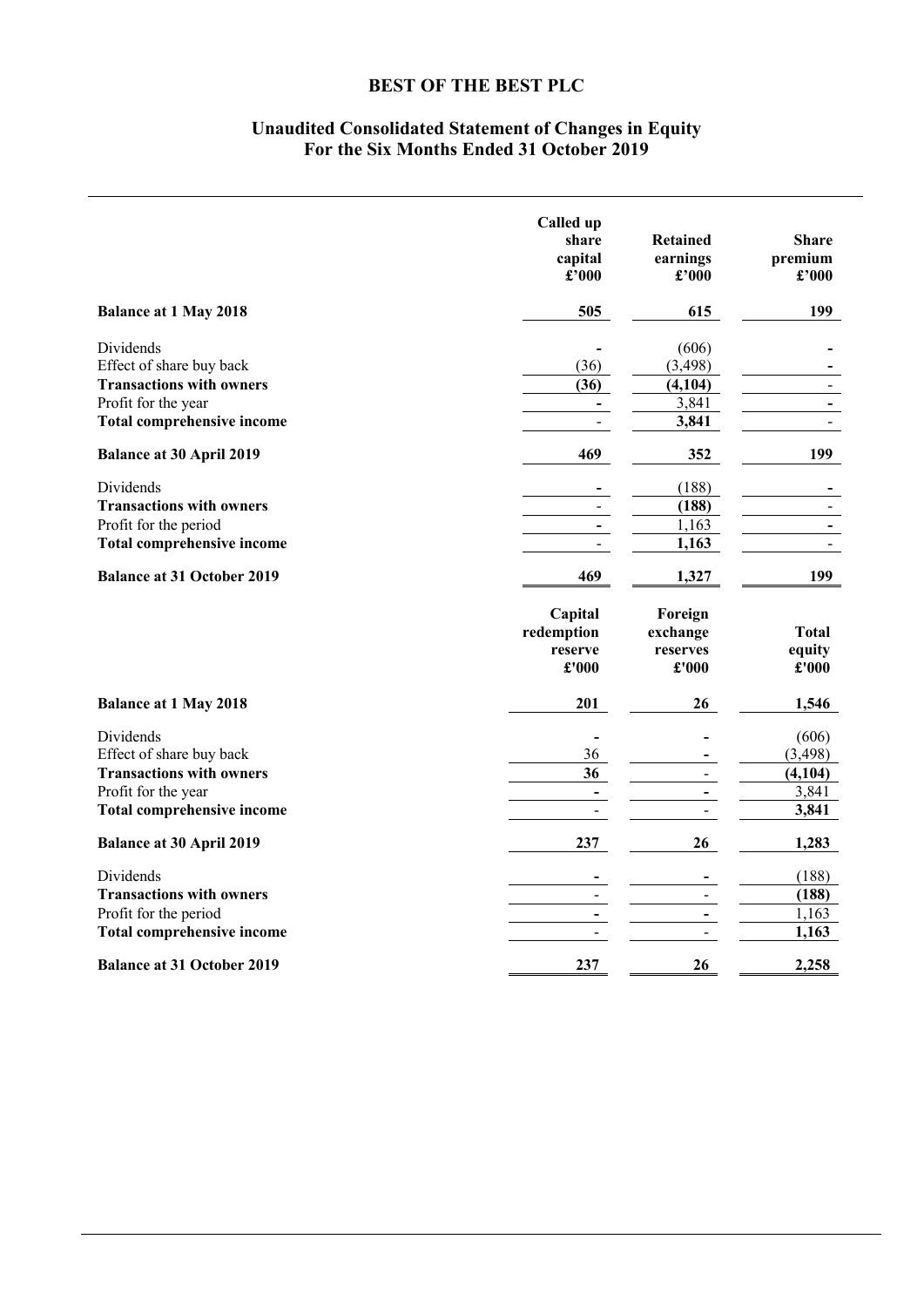# **Unaudited Consolidated Statement of Changes in Equity For the Six Months Ended 31 October 2019**

|                                   | Called up<br>share<br>capital<br>£'000    | <b>Retained</b><br>earnings<br>£'000     | <b>Share</b><br>premium<br>£'000       |
|-----------------------------------|-------------------------------------------|------------------------------------------|----------------------------------------|
| <b>Balance at 1 May 2018</b>      | 505                                       | 615                                      | 199                                    |
| Dividends                         |                                           | (606)                                    |                                        |
| <b>Transactions with owners</b>   |                                           | (606)                                    |                                        |
| Profit for the period             |                                           | 2,938                                    |                                        |
| <b>Total comprehensive income</b> |                                           | 2,938                                    |                                        |
| <b>Balance at 31 October 2018</b> | 505                                       | 2,947                                    | 199                                    |
|                                   | Capital<br>redemption<br>reserve<br>£'000 | Foreign<br>exchange<br>reserves<br>£'000 | <b>Total</b><br><b>Equity</b><br>£'000 |
| <b>Balance at 1 May 2018</b>      | 201                                       | 26                                       | 1,546                                  |
| Dividends                         |                                           |                                          | (606)                                  |
| <b>Transactions with owners</b>   |                                           |                                          | (606)                                  |
| Profit for the period             |                                           |                                          | 2,938                                  |
| Total comprehensive income        |                                           | $\blacksquare$                           | 2,938                                  |
| <b>Balance at 31 October 2018</b> | 201                                       | 26                                       | 3,878                                  |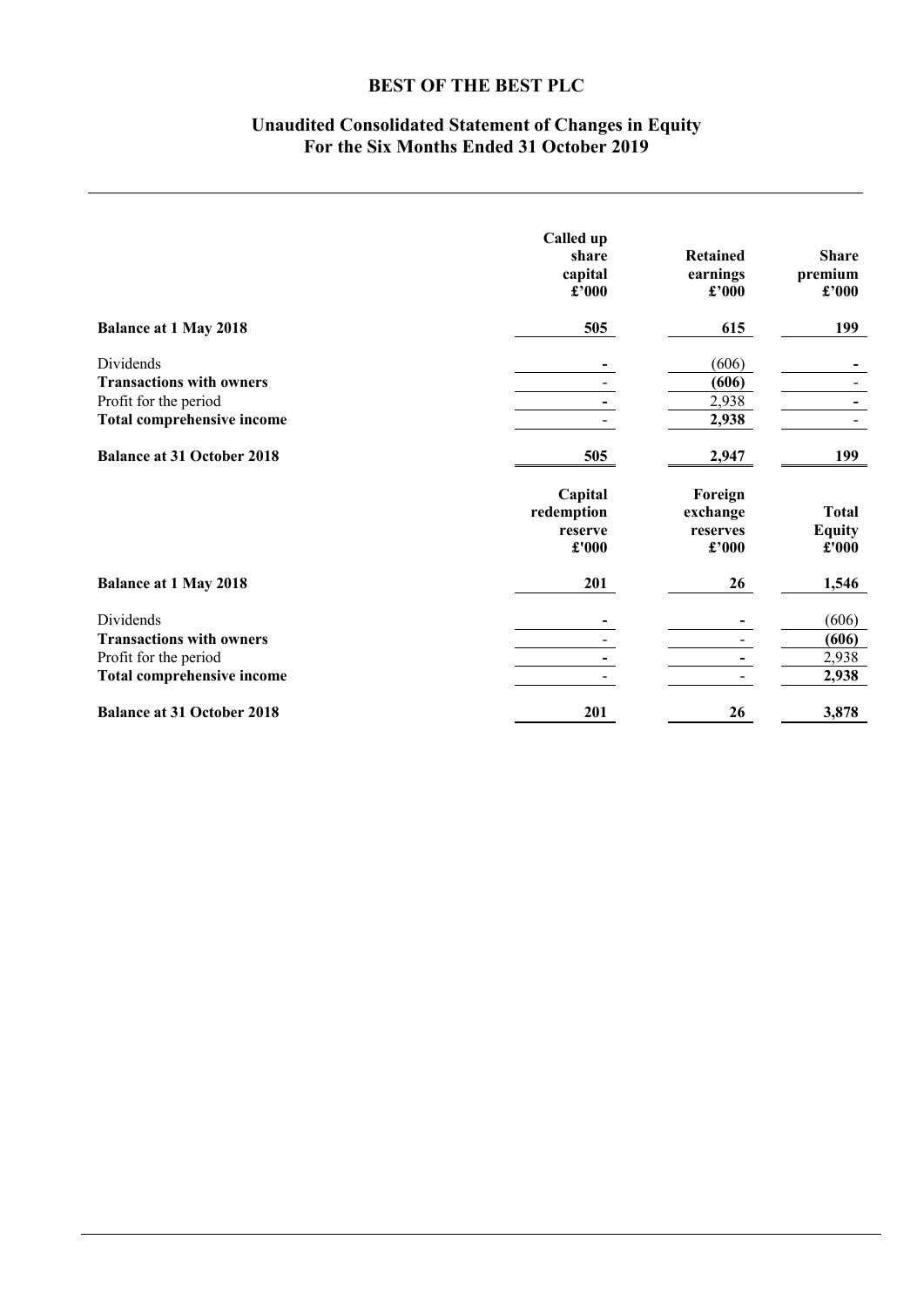# **Unaudited Consolidated Cash Flow Statement For the Six Months Ended 31 October 2019**

| Cash flows from operating activities             | <b>Notes</b> | <b>Six Months</b><br><b>Ended</b><br>31/10/19<br><b>Unaudited</b><br>£'000 | <b>Six Months</b><br><b>Ended</b><br>31/10/18<br><b>Unaudited</b><br>£'000 | <b>Year Ended</b><br>30/04/19<br><b>Audited</b><br>£'000 |
|--------------------------------------------------|--------------|----------------------------------------------------------------------------|----------------------------------------------------------------------------|----------------------------------------------------------|
| Cash generated from operations                   | 6            | 1,362                                                                      | 5,243                                                                      | 4,764                                                    |
| Tax paid                                         |              | (410)                                                                      | (103)                                                                      | (526)                                                    |
| Net cash from operating activities               |              | 952                                                                        | 5,140                                                                      | 4,238                                                    |
| Cash flows from investing activities             |              |                                                                            |                                                                            |                                                          |
| Purchase of intangible fixed assets              |              | (63)                                                                       | (27)                                                                       | (9)                                                      |
| Purchase of tangible fixed assets                |              | (12)                                                                       | (94)                                                                       | (129)                                                    |
| Sale of tangible fixed assets                    |              |                                                                            | 204                                                                        | 209                                                      |
| Interest received                                |              | 4                                                                          | 5                                                                          | 18                                                       |
| Net cash from investing activities               |              | (71)                                                                       | 88                                                                         | 89                                                       |
| <b>Cash flows from financing activities</b>      |              |                                                                            |                                                                            |                                                          |
| Share re-purchase                                |              |                                                                            |                                                                            | (3, 498)                                                 |
| Equity dividends paid                            |              | (188)                                                                      | (606)                                                                      | (606)                                                    |
| Net cash from financing activities               |              | (188)                                                                      | (606)                                                                      | (4,104)                                                  |
| Increase in cash and cash equivalents            |              | 693                                                                        | 4,622                                                                      | 223                                                      |
| Cash and cash equivalents at beginning of period |              | 2,545                                                                      | 2,322                                                                      | 2,322                                                    |
| Cash and cash equivalents at end of period       |              | 3,238                                                                      | 6,944                                                                      | 2,545                                                    |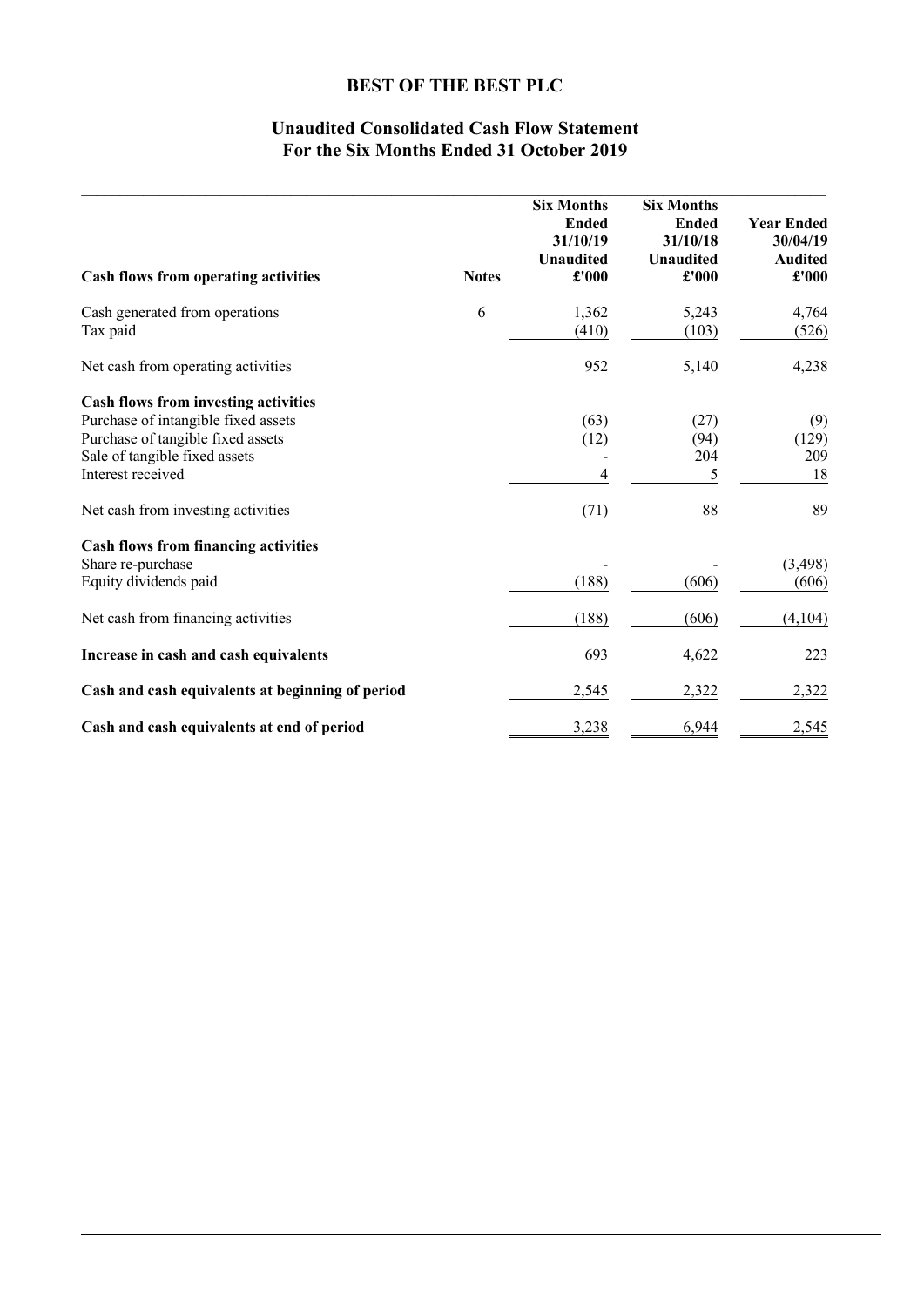# **Notes to the Interim Financial Statements For the Six Months Ended 31 October 2019**

#### 1. **BASIS OF PREPARATION**

These condensed interim financial statements are for the six months ended 31 October 2019. They have been prepared with regard to the requirements of International Financial Reporting Standards as adopted by the EU. They do not include all of the information required for full financial statements and should be read in conjunction with the financial statements (under IFRS) of the Group for the year ended 30 April 2019.

The Group is listed on the AIM market of the London Stock Exchange and has prepared the interim financial statements in accordance with AIM rule 18. The Group has elected not to adopt the full scope of IAS 34 'Interim Financial Reports', which is a voluntary requirement.

The financial statements have been prepared under the historical cost convention. Principal accounting policies adopted are consistent with those of the annual financial statements for the year ended 30 April 2019.

## 2. **SEGMENTAL REPORTING**

 The Directors consider that the primary reporting format is by business segment and that there is only one such segment being that of competition operators. This disclosure has already been provided in these financial statements.

#### 3. **EXCEPTIONAL INCOME AND EXPENSE**

On 19 May 2018 the Company received a retrospective VAT refund from H M Revenues & Customs (HMRC) on its 'Spot the Ball' game of approximately £4.5 million for the period from 1 March 2009 to 30 June 2017. Accordingly, this sum was recognised as exceptional income in the interim period ended 31 October 2018 and the financial year ended 30 April 2019. On 20 December 2018 the Company settled an agreed assessment issued by HMRC for Remote Gaming Duty making a payment of approximately £1.7 million. Accordingly, this sum was recognised as an exceptional cost in the interim period ended 31 October 2018 and the financial year ended 30 April 2019, together with associated legal and professional costs of approximately £0.3 million incurred in connection with these claims.

## 4. **EARNINGS PER SHARE**

Basic earnings per share is calculated by dividing the earnings attributable to the ordinary shareholders by the weighted average number of ordinary shares outstanding during the year.

Adjusted earnings per share is calculated by dividing the earnings attributable to the ordinary shareholders, before exceptional income and exceptional expense and associated corporation tax, by the weighted average number of ordinary shares outstanding during the year.

Diluted and adjusted diluted earnings per share is calculated using the weighted average number of shares outstanding during the year, adjusted to assume the exercise of all dilutive potential ordinary shares under the company's share option plans.

|                                                           | <b>Six</b><br><b>Months</b><br>Ended<br>31/10/19<br><b>Unaudited</b> | <b>Six</b><br><b>Months</b><br><b>Ended</b><br>31/10/18<br><b>Unaudited</b> | Year<br><b>Ended</b><br>30/04/19<br><b>Audited</b> |
|-----------------------------------------------------------|----------------------------------------------------------------------|-----------------------------------------------------------------------------|----------------------------------------------------|
| Profit and basic and diluted earnings attributable to the |                                                                      |                                                                             |                                                    |
| owners of the parent                                      | £1,163,137                                                           | £2,937,830                                                                  | £3,841,154                                         |
| Weighted average number of ordinary shares                | 9,377,253                                                            | 10,098,580                                                                  | 9,965,495                                          |
| Basic earnings per share                                  | 12.40 <sub>p</sub>                                                   | 29.09 <sub>p</sub>                                                          | 38.54p                                             |
| Adjusted basic earnings per share                         | 12.40 <sub>p</sub>                                                   | 9.03 <sub>p</sub>                                                           | 17.62p                                             |
| Adjusted weighted average number of ordinary shares       | 9,386,867                                                            | 10,103,865                                                                  | 9,971,206                                          |
| Diluted earnings per share                                | 12.39 <sub>p</sub>                                                   | 29.08p                                                                      | 38.52p                                             |
| Adjusted diluted earnings per share                       | 12.39 <sub>p</sub>                                                   | 9.03 <sub>p</sub>                                                           | 17.61p                                             |